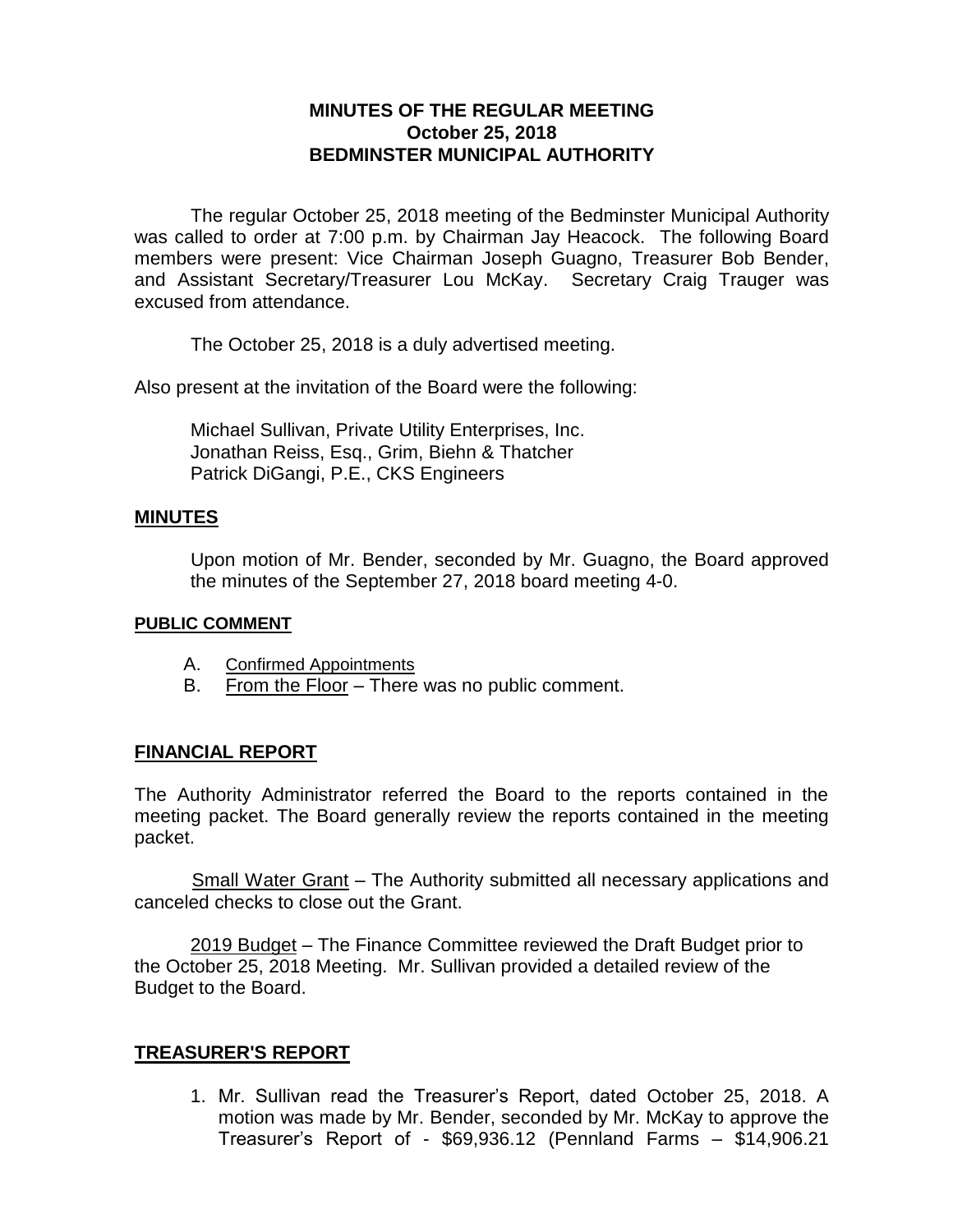Estates at Deep Run Creek \$5,999.59). The motion passed with a 4-0 vote.

### **SOLICITOR'S REPORT**

#### **Authority Business**

Mr. Reiss referred the Board to his written report.

Mr. Reiss discussed with the Board the delinquent account of Ms. Zolfchak. The account remains unpaid. The Board directed Mr. Reiss to proceed with filing the lien on the property.

Pennland Farms Dedicaiton - Mr. Reiss provided an update to the Board. Mr. Reiss will prepare the necessary dedication documents for action at the December meeting.

### **Developments**

Mr. Reiss referred the Board to his written report.

## **ENGINEER'S REPORT**

#### **Authority Projects**

The Authority's Engineer generally reviewed the projects within the written engineering report with the Board.

- 1. C2 District Sewer Mr. DiGangi presented the C2 Sewer District report to the Board for review. The Board took no action.
- 2. Weiss Market Development Agreement Mr. DiGangi provided an update to the Board.
- 3. Manhole Rehabilitation- Mr. DiGangi provided an update to the Board related to the grouting project. The contractor will begin work on November 2, 2018.
- 4. Elephant Road Maintenance Bond The 18 month maintenance period ends November 30, 2018. Upon motion of Mr. McKay, seconded by Mr. Guagno, the Board approved the release of the Elephant Road Maintenance Bond, subject to no issues prior to November 30, 2018 by a 4-0 vote.